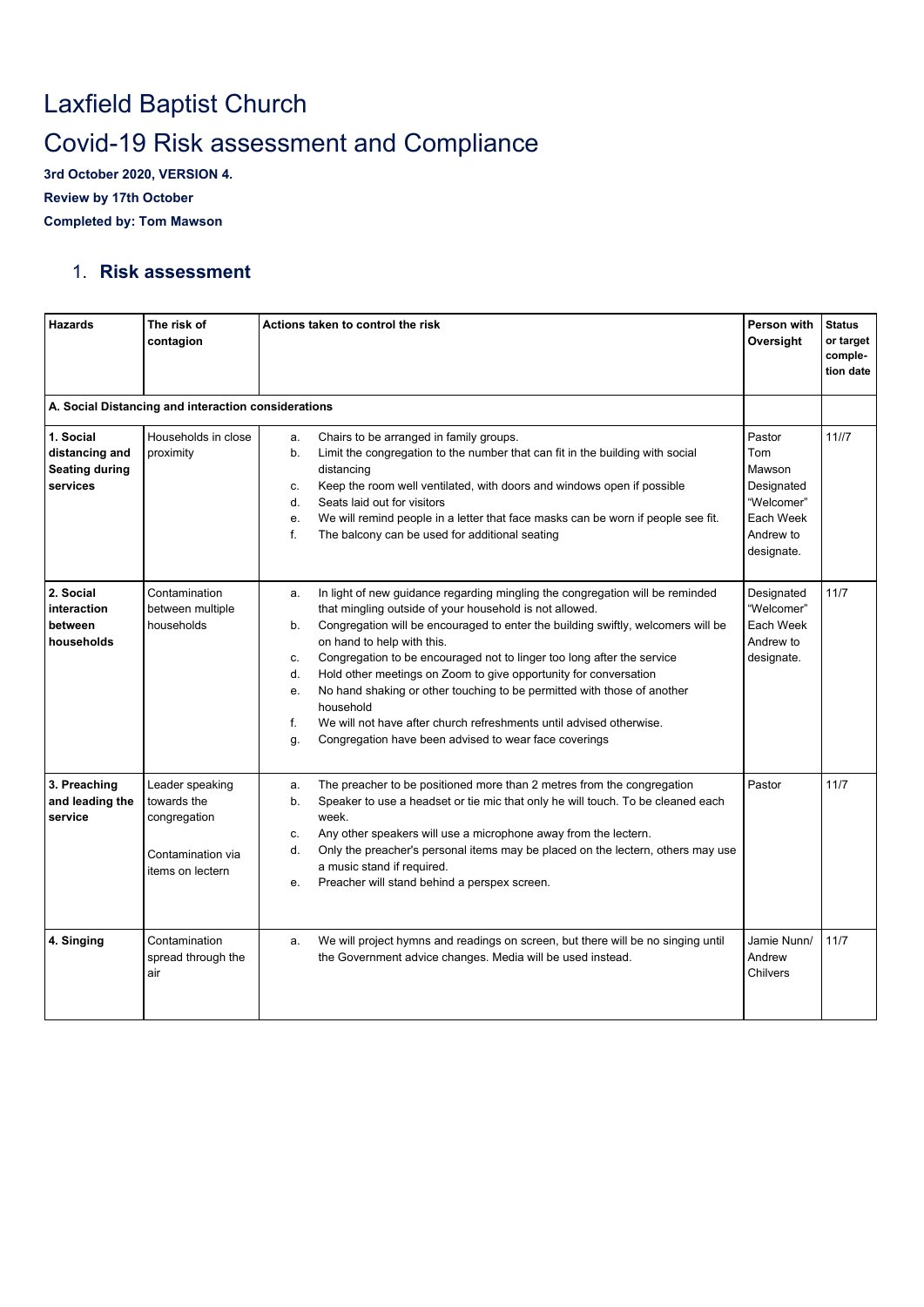| 5. Entering and<br>leaving the<br>building                                | Build-up of people<br>at entrances/exits                  | There should not normally be people entering and exiting at the same time.<br>a.<br>Where this is necessary, those going against the flow must use the side door<br>Everyone entering and leaving the building should use the anti-bacterial gel<br>b.<br>(provided)<br>Congregants will be encouraged to leave in family groups and not linger in the<br>c.<br>doorways or outside.<br>There will be signs and posters to build awareness of good handwashing<br>d.<br>technique, the need to increase hand washing frequency, avoid touching your<br>face and to cough or sneeze into a tissue which is binned safely, or into the crook<br>of your sleeved arm if a tissue is not available<br>Where possible and practical entry to the building will be restricted for 72 hours<br>е.<br>before each service. | Designated<br>"Welcomer"<br>Each Week<br>Andrew to<br>designate.<br>Pastor | 11/7 |
|---------------------------------------------------------------------------|-----------------------------------------------------------|--------------------------------------------------------------------------------------------------------------------------------------------------------------------------------------------------------------------------------------------------------------------------------------------------------------------------------------------------------------------------------------------------------------------------------------------------------------------------------------------------------------------------------------------------------------------------------------------------------------------------------------------------------------------------------------------------------------------------------------------------------------------------------------------------------------------|----------------------------------------------------------------------------|------|
| 6. Hospitality<br>and<br><b>Refreshments</b>                              | Contamination from<br>food and cups                       | We will not serve refreshments until further notice<br>a.<br>We will not be holding church fellowship lunches until further notice<br>b.<br>We will encourage attendees to bring their own bottles of water.<br>c.<br>We will provide disposable bottles of water if needed.<br>d.                                                                                                                                                                                                                                                                                                                                                                                                                                                                                                                                 | Beth<br>Mawson                                                             |      |
| <b>B. Transport and parking</b><br>considerations                         |                                                           |                                                                                                                                                                                                                                                                                                                                                                                                                                                                                                                                                                                                                                                                                                                                                                                                                    |                                                                            |      |
| 7. Transporting<br>passengers to<br>church                                | Passengers in close<br>proximity to driver                | NOTE: VERY FEW OF OUR CONGREGATION SHARE A CAR<br>People from only 2 households to share a car<br>А.<br>Passengers and driver to wear face masks<br>В.<br>Passenger to sit in back seat furthest from driver<br>С.<br>Open windows if possible<br>D.<br>Е.<br>Large vehicles used for transport<br>F.<br>Clean door handles before and after journey<br>G.<br>Share transport with the same people each time                                                                                                                                                                                                                                                                                                                                                                                                       | N/A                                                                        | 11/7 |
| 8. People from<br>different<br>households<br>arriving at the<br>same time | Close contact<br>between different<br>households          | Welcomer outside to encourage social distancing and entering as family groups.<br>a.<br>Queue will be on the path towards the war memorial if necessary.<br>b.<br>Only front left hand entrance door will be used and will be kept open until at least<br>c.<br>the beginning of the service                                                                                                                                                                                                                                                                                                                                                                                                                                                                                                                       | Designated<br>"Welcomer"<br>Each Week<br>Andrew to<br>designate.           | 11/7 |
|                                                                           | C. Children, Sunday School and Youth Groups               |                                                                                                                                                                                                                                                                                                                                                                                                                                                                                                                                                                                                                                                                                                                                                                                                                    |                                                                            |      |
| 9. Young<br>people and<br>Children                                        | Contamination<br>arising from contact<br>between children | Young children should always be supervised by the parent or guardian unless in<br>a.<br>sunday school<br>Children will not be allowed to run around in the church.<br>b.<br>The parent or guardian should ensure they clean hands on entering and on<br>c.<br>leaving the church using the building should use the anti-bacterial gel (provided)<br>Any toys and other shared facilities which are hard to clean will be removed from<br>d.<br>use.<br>Particular attention will be paid to cleaning frequently touched surfaces by<br>е.<br>children and those that are at child height.                                                                                                                                                                                                                          | Beth<br>Mawson                                                             | 11/7 |
| 10. Sunday<br>school                                                      | Contamination<br>arising from contact<br>between children | School age children will be seated in family groups 2 metres apart.<br>a.<br>Resources will be carefully managed.<br>b.<br>Children will go back into the main church building after the service where they<br>c.<br>will be supervised by their parents.<br>Pre-School children will be in a sunday school class in the creche - social<br>d.<br>distancing will be harder to manage but there will be very few.<br>We will follow guidelines as given to schools and pre school settings as closely<br>е.<br>as possible.<br>Children will sanitise hands on entry to the hall<br>f.<br>They will enter the hall in family groups<br>g.<br>Any under 3s will be looked after in the service by their parents.<br>h.                                                                                              | Elly Mawson/<br>Beth<br>Mawson                                             |      |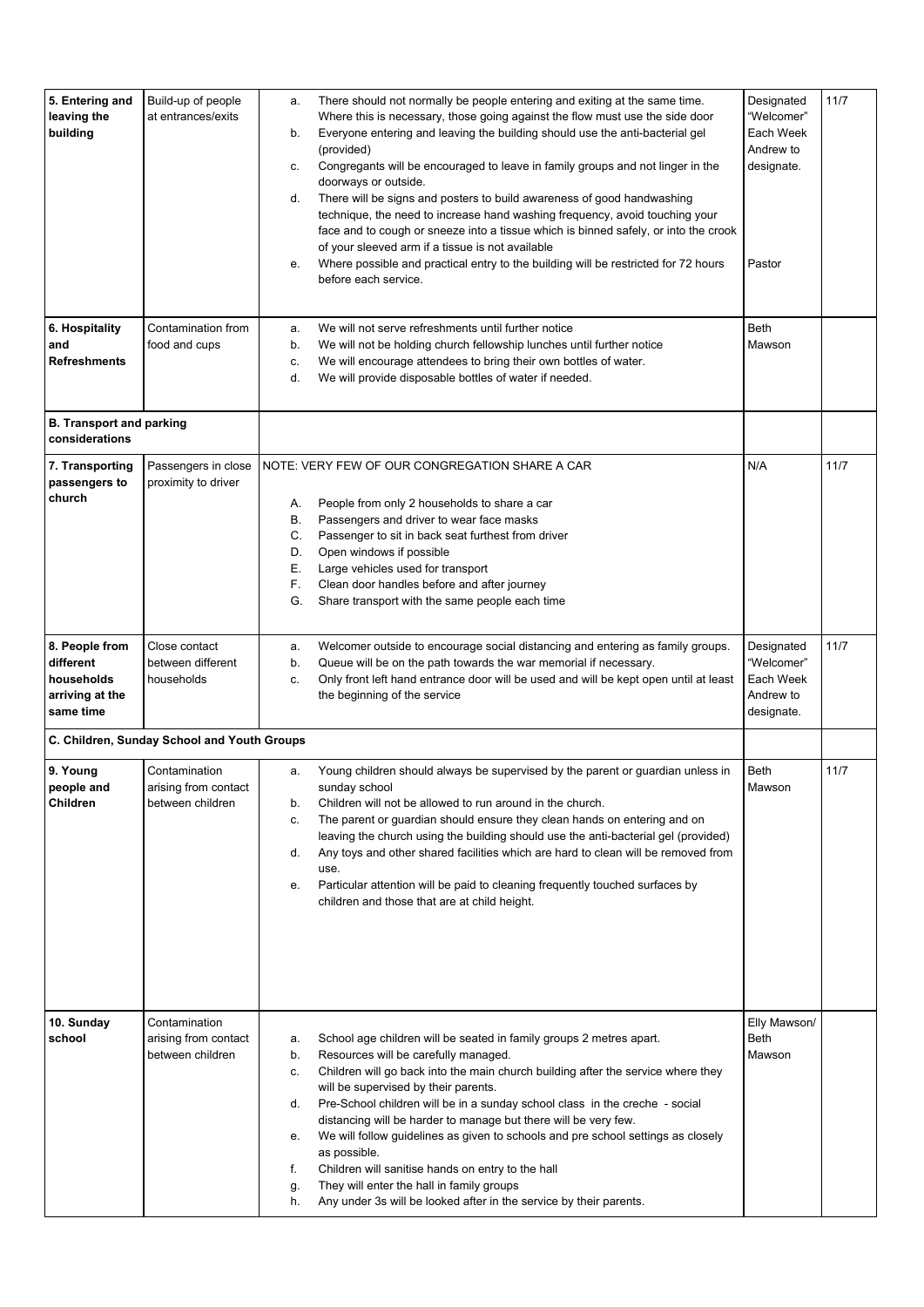| 11. Youth Clubs                                | Contamination<br>arising from contact<br>between children | Only a very small youth group will be held, socially distanced. A maximum of 6 children<br>and 3 adults. All will be done according to the recommendations set out in the Out Of<br>School guidance.                                                                                                                                                                                                                                                                                                                                                                                                                                                                                                    |                               | 11/7 |
|------------------------------------------------|-----------------------------------------------------------|---------------------------------------------------------------------------------------------------------------------------------------------------------------------------------------------------------------------------------------------------------------------------------------------------------------------------------------------------------------------------------------------------------------------------------------------------------------------------------------------------------------------------------------------------------------------------------------------------------------------------------------------------------------------------------------------------------|-------------------------------|------|
| D. Shared objects and surfaces                 |                                                           |                                                                                                                                                                                                                                                                                                                                                                                                                                                                                                                                                                                                                                                                                                         |                               |      |
| 12. Hymn books<br>and Church<br><b>Bibles</b>  | Contagion from<br>handling common<br>items                | Remove hymn books and church Bibles. Encourage people to bring their own<br>a.<br><b>Bible</b><br>We will project hymns and readings on screen, but there will be no singing until<br>b.<br>the Government advice changes. Media will be used instead.                                                                                                                                                                                                                                                                                                                                                                                                                                                  | Tom<br>Mawson                 | 11/7 |
| 13. Door<br>handles, chairs<br>and surfaces    | Risk of<br>contamination                                  | Anti-bacterial gel to be supplied at the entrance/exit.<br>a.<br>Encourage regular hand washing<br>b.<br>Door handles and other door areas likely to be touched at the end of the service<br>c.                                                                                                                                                                                                                                                                                                                                                                                                                                                                                                         |                               | 11/7 |
| 14. Communion                                  | Contamination from<br>bread and cups                      | We may choose to recommend that people bring their own communion bread and wine,<br>however if this is not the case then:<br>Communion plate and glasses to be washed before use and afterwards<br>a.<br>Gloves and face mask for cutting the bread and pouring wine<br>b.<br>Plate and tray not to be passed round, but to be left on the table and participants<br>c.<br>to take their own piece of bread and cup. Provide toothpicks with bread.<br>Bread and wine to be covered until use<br>d.<br>Leader to stand away from the bread and wine when speaking<br>е.<br>f.<br>Use a larger tray for spreading out communion cups.<br>No-one should speak over the bread and wine if uncovered.<br>g. | Pastor                        | 11/7 |
| 15. Cash<br>offerings                          | Contamination from<br>coins/notes                         | We generally receive most income from direct debits so do not handle a large amount of<br>cash on a weekly basis.<br>Offerings will be placed in an open bucket by the entrance to minimise touching<br>a.<br>the normal slots.<br>The money won't be counted for 72 hours but will be stored safely in the<br>b.<br>meantime.                                                                                                                                                                                                                                                                                                                                                                          | Pastor/<br>Andrew<br>Chilvers | 11/7 |
| 16. Piano &<br>Organ                           | Contamination from<br>keys                                | We will not generally use any instruments until the government eases restrictions<br>a.<br>on congregational singing.<br>If the piano is used it must be cleaned afterwards and only used by one person.<br>b.                                                                                                                                                                                                                                                                                                                                                                                                                                                                                          |                               | 11/7 |
| 17. Audio visual<br>and computing<br>equipment | Contamination via<br>items                                | One person/household during a service to touch any audio/visual and computing<br>а.<br>equipment, and gloves to be used where there is any likelihood of someone else<br>touching by mistake.<br>Equipment to be cleaned after use.<br>b.<br>Speakers advised not to touch microphones<br>c.                                                                                                                                                                                                                                                                                                                                                                                                            | Jamie/Sarah                   | 11/7 |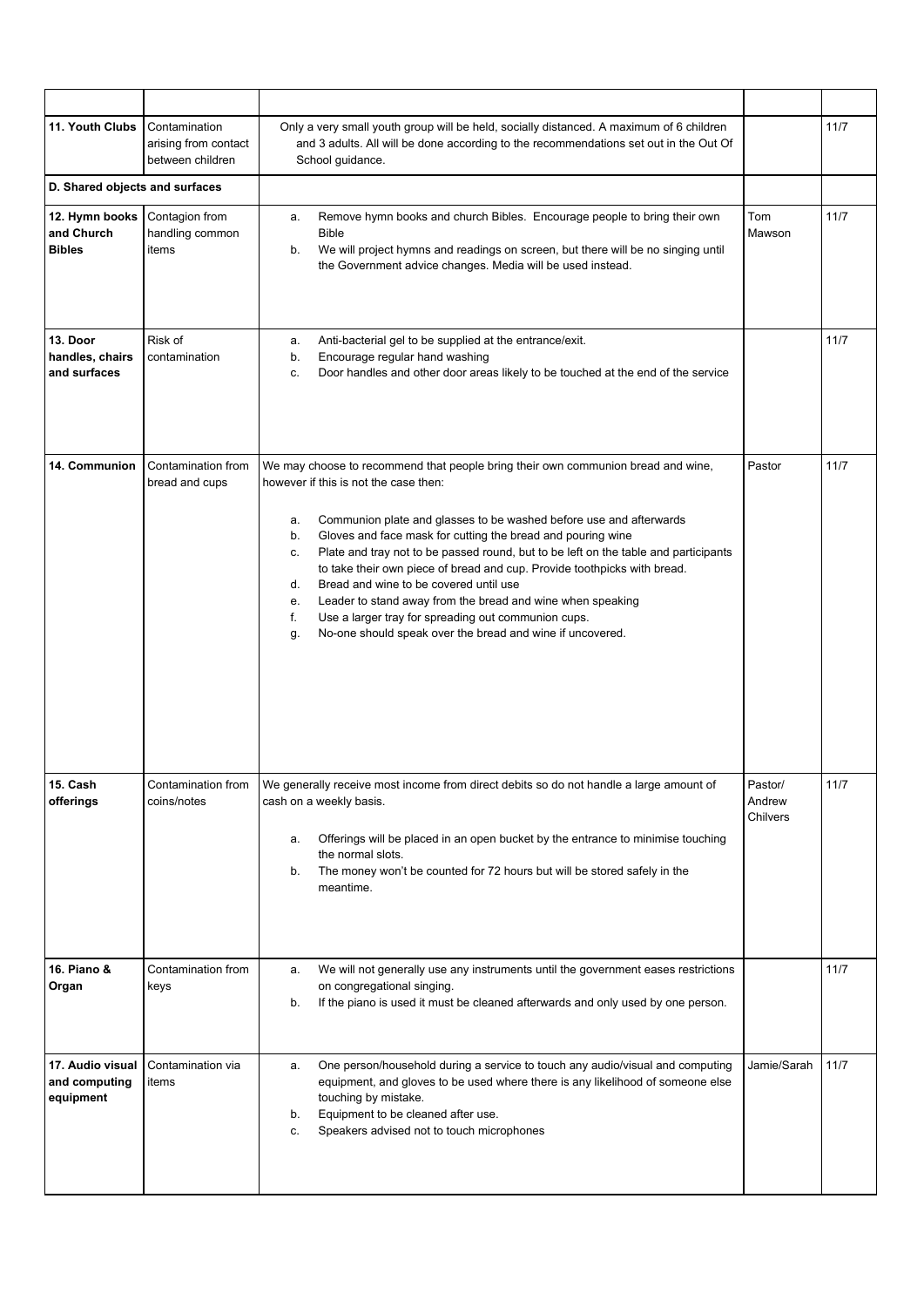| E. Use of toilets                                                                     |                                                                        |                                                                                                                                                                                                                                                                                                                                                                                                                                                                            |                    |      |
|---------------------------------------------------------------------------------------|------------------------------------------------------------------------|----------------------------------------------------------------------------------------------------------------------------------------------------------------------------------------------------------------------------------------------------------------------------------------------------------------------------------------------------------------------------------------------------------------------------------------------------------------------------|--------------------|------|
| 18. Toilets                                                                           | Contamination from<br>door handles, flush<br>handle and toilet<br>seat | Sign to restrict each of the two toilets to one person at a time<br>a.<br>Social distancing must be maintained whilst queueing<br>b.<br>Sign to remind people to wash their hands with soap<br>c.<br>Keep windows open if possible<br>d.<br>More frequent cleaning, with a visible cleaning schedule.<br>е.<br>After using the toilet you must use wipes provided on flush handle and seat (in<br>f.<br>that order) and place wipe in bin.                                 |                    | 11/7 |
| 19. People with<br>symptoms<br>or people<br>self-isolating                            | Risk of passing of<br>spreading Covid-19                               | All members of the regular congregation to be asked not to attend if experiencing<br>a.<br>symptoms<br>Notice on door asking visitors not to come in if experiencing symptoms<br>b.<br>If someone becomes unwell during a service they will be asked to return home<br>c.<br>immediately<br>Where individuals are self-isolating, or have been requested to so by NHS Test<br>d.<br>and Trace, they should participate remotely.<br>Symptoms poster to be on display<br>е. |                    | 11/7 |
| F. Vulnerable people                                                                  |                                                                        |                                                                                                                                                                                                                                                                                                                                                                                                                                                                            |                    |      |
| 20. Vulnerable<br>people - those<br>over 70 and<br>those with<br>health<br>conditions | At greater risk of<br>being infected                                   | Those shielding or vulnerable will be strongly advised not to attend.<br>a.<br>Those over 70 advised not to attend., and if they do, then take particular care.<br>b.<br>They should remain well-distanced from other people<br>c.<br>Social contact must be kept to a minimum<br>d.                                                                                                                                                                                       |                    | 11/7 |
| <b>G. Baptismal Services</b>                                                          |                                                                        |                                                                                                                                                                                                                                                                                                                                                                                                                                                                            |                    |      |
| 21. Baptismal<br>services                                                             | Transmission<br>through contact or<br>water                            | Baptismal services will take place as part of a regular Sunday service.<br>Baptism will be by immersion using the baptismal pool in the chapel.<br>Congregants will not be permitted to gather around the pool side but will need to watch from<br>their seats.<br>Pastor will wear a visor in the pool whilst the baptism takes place.<br>Pastor and the person being baptised will enter and exit the pool separately.                                                   | Pastor             |      |
| H. Vulnerable people                                                                  |                                                                        |                                                                                                                                                                                                                                                                                                                                                                                                                                                                            |                    |      |
| 22. Visitors                                                                          | Visitors being<br>unaware of the<br>mitigations in place               | LBC Guidance to be made available on the website<br>a.<br>Notices in the church to highlight the main points of the Covid security measures,<br>b.<br>and what we are asking of individuals.                                                                                                                                                                                                                                                                               |                    | 11/7 |
| I. Test and Trace support                                                             |                                                                        |                                                                                                                                                                                                                                                                                                                                                                                                                                                                            |                    |      |
| 23. Record of<br>attendance                                                           | Contact with<br>infected person.                                       | We will keep a register for 21 days of those attending                                                                                                                                                                                                                                                                                                                                                                                                                     | Andrew<br>Chilvers | 11/7 |

## **2. Compliance to Original Government Recommendations**

Compliance to the governmental guidance ["COVID-19:](https://www.gov.uk/government/publications/covid-19-guidance-for-the-safe-use-of-places-of-worship-from-4-july/covid-19-guidance-for-the-safe-use-of-places-of-worship-from-4-july) Guidance for the safe use of places of worship from 4 July" as applied to the activity of "Communal worship, including led prayers, devotions or meditations by a Minister of Religion or lay person."

Please note that the table below only addresses the items which could be reasonably considered to be applicable to the practices of Laxfield Baptist church.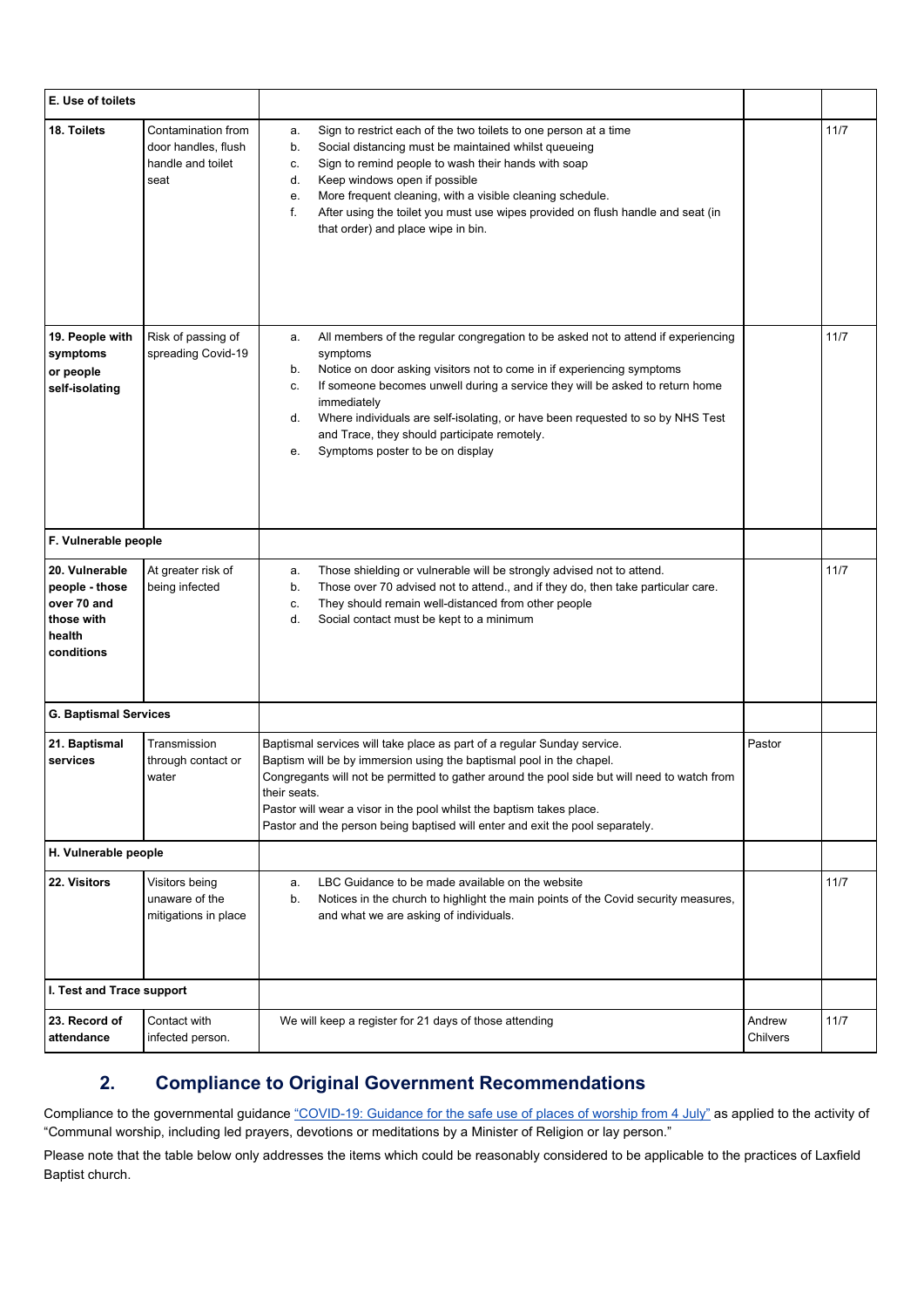| Paragraph                                                           | <b>Specific recommendation</b>                                                                                                                                                                                                                                                                                                                                                                                          | Level of<br>Compliance | <b>Notes</b> |
|---------------------------------------------------------------------|-------------------------------------------------------------------------------------------------------------------------------------------------------------------------------------------------------------------------------------------------------------------------------------------------------------------------------------------------------------------------------------------------------------------------|------------------------|--------------|
| 1. Introduction                                                     | Whilst engaging in an activity in the place of worship or surrounding grounds, all parties should adhere to<br>social distancing guidelines. From 4 July, 2 metres or 1 metre with risk mitigation (where 2 metres is not<br>viable) between households are acceptable.                                                                                                                                                 | Full                   |              |
|                                                                     | Consideration should be given to how fair and equal access can safely be provided for all users to be able to<br>undertake faith practices within a place of worship, in line with government guidelines and considering<br>requirements under the Equality Act 2010 where these apply.                                                                                                                                 | Full                   |              |
|                                                                     | To help decide which actions to take, a COVID-19 risk assessment should be completed by each place of<br>worship. This will be in addition to any risk assessment already in place.                                                                                                                                                                                                                                     | Full                   |              |
| 4. Adapting<br>practices to<br>reduce the<br>spread of<br>infection | It is advised that the ceremonies and services should be concluded in the shortest reasonable time.                                                                                                                                                                                                                                                                                                                     | Full<br>Approx 1 Hour  |              |
|                                                                     | Once completed, participants should be encouraged to move on promptly, to minimise the risk of contact and<br>spread of infection. If appropriate, you should reconfigure spaces to enable worshippers to be seated rather<br>than standing which reduces the risk of contact.                                                                                                                                          | Full                   |              |
|                                                                     | It is recommended that, where possible, places of worship continue to stream worship or other events to avoid<br>large gatherings and to continue to reach those individuals who are self-isolating or particularly vulnerable to<br>COVID-19.                                                                                                                                                                          |                        |              |
|                                                                     | The use of shared items:                                                                                                                                                                                                                                                                                                                                                                                                | Full                   |              |
|                                                                     | Individuals should be prevented from touching or kissing objects that are handled communally.<br>$\bullet$<br>Barriers and/or clear signage should be put in place where necessary to avoid this taking place.<br>Reusable and communal resources such as prayer mats, service sheets, religious texts or<br>$\bullet$<br>devotional material should be removed from use. Single use alternatives should be provided as | Full                   |              |
|                                                                     | long as they are removed and disposed of by the worshipper.<br>Items owned by the individual to aid worship such as a prayer mat or religious text, can be brought<br>$\bullet$<br>in but should be removed again by the worshipper.                                                                                                                                                                                    | Full                   |              |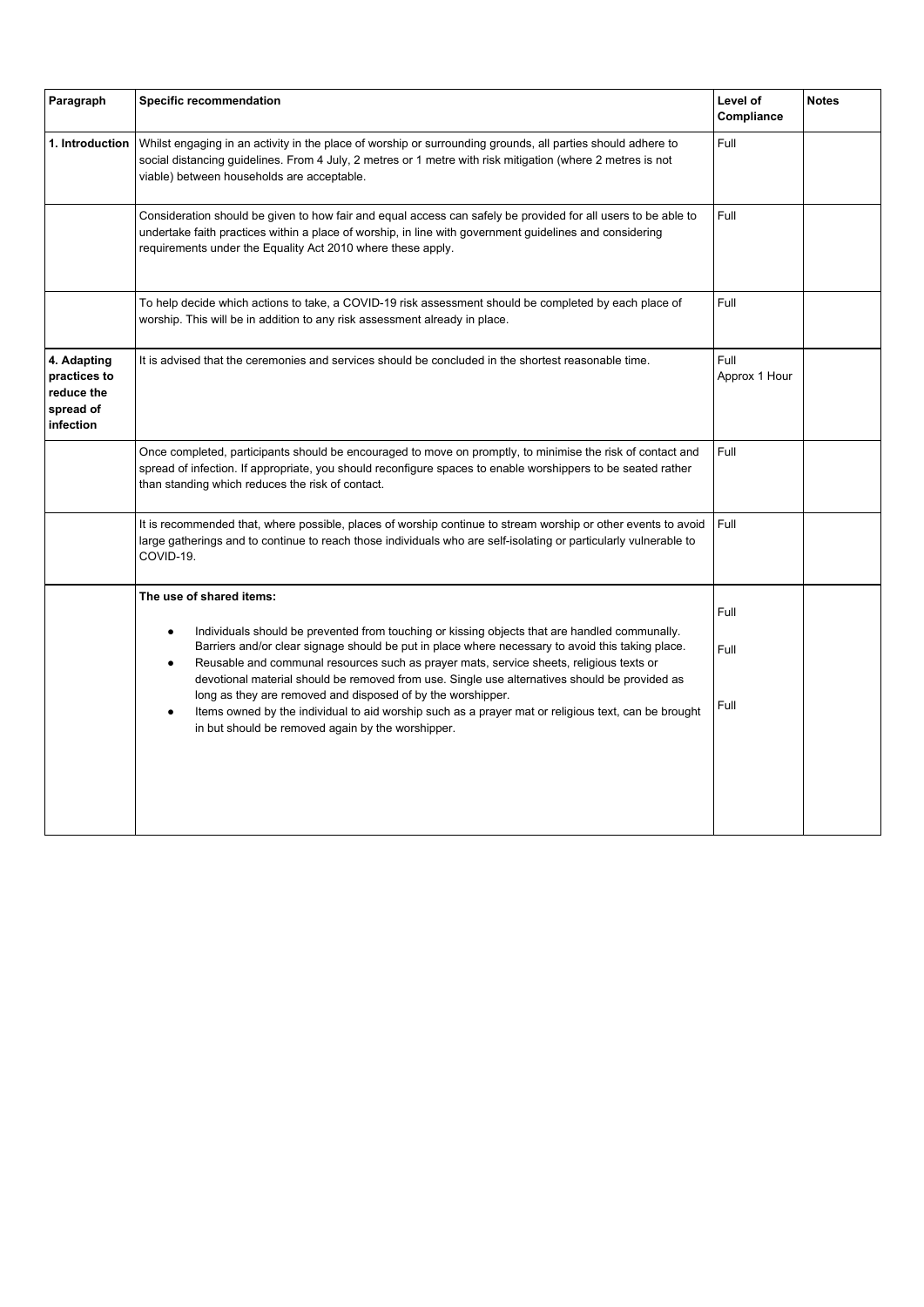| Food and drink:                                                                                                                                                                                                                                                                                                                                                                                                                |              |  |
|--------------------------------------------------------------------------------------------------------------------------------------------------------------------------------------------------------------------------------------------------------------------------------------------------------------------------------------------------------------------------------------------------------------------------------|--------------|--|
| Where food or drink ('consumables') are essential to the act of worship, they can be used, however<br>$\bullet$<br>the sharing of food should be avoided, as should the use of communal vessels.<br>If it is necessary to handle consumables as a part of a faith practice, those giving and receiving<br>٠                                                                                                                    | Full<br>Full |  |
| food items should wash their hands thoroughly before and after consumption, or wear gloves.<br>The person distributing the consumable should release it, into the hand only, in such a way to avoid<br>$\bullet$<br>any contact between them and those receiving it, or wear gloves. If accidental contact does occur,                                                                                                         | Full         |  |
| both people should cleanse their hands immediately.<br>Other mitigations should also be considered, for example, foodstuffs should be prewrapped, and a<br>$\bullet$<br>system should be in place to prevent individuals from coming into contact with consumables and                                                                                                                                                         | Full         |  |
| any dishes and/ or cutlery other than their own (for example the use of shared bowls).<br>Speaking, singing and chanting should not happen across uncovered consumables (other than<br>$\bullet$<br>consumables to be used by the celebrant alone). Instead consumables must be securely covered,<br>and prior to the receptacle being opened, should be cleaned, hands must be washed or gloves                               | Full         |  |
| worn.<br>Hospitality spaces within a place of worship, such as cafes, are permitted to open but should be<br>limited to table-service, social distancing should be observed, and with minimal staff and customer<br>contact in line with hospitality guidance.                                                                                                                                                                 | Full         |  |
|                                                                                                                                                                                                                                                                                                                                                                                                                                |              |  |
|                                                                                                                                                                                                                                                                                                                                                                                                                                |              |  |
|                                                                                                                                                                                                                                                                                                                                                                                                                                |              |  |
| Singing, chanting and the use of musical instruments:                                                                                                                                                                                                                                                                                                                                                                          |              |  |
| People should avoid singing, shouting, raising voices and/or playing music at a volume that makes<br>$\bullet$<br>normal conversation difficult or that may encourage shouting. This is because of the potential for<br>increased risk of transmission from aerosol and droplets.                                                                                                                                              | Full         |  |
| People should avoid singing, shouting, raising voices and/or playing music at a volume that makes<br>$\bullet$<br>normal conversation difficult or that may encourage shouting. This is because of the potential for<br>increased risk of transmission from aerosol and droplets.                                                                                                                                              | Full         |  |
|                                                                                                                                                                                                                                                                                                                                                                                                                                |              |  |
| Use of water:<br>Where rituals or ceremonies require water to be applied to the body, small volumes can be splashed onto the<br>body, but full immersion should be avoided.                                                                                                                                                                                                                                                    | Full         |  |
| <b>Cash donations:</b>                                                                                                                                                                                                                                                                                                                                                                                                         | Full         |  |
| Where possible faith leaders should discourage cash donations and continue to use online or<br>contactless giving and resources. Where this is not an option, cash should be collected in a<br>receptacle that is set in one place and handled by one individual, as opposed to being passed<br>around. Regular cleaning and hygiene should be maintained, and gloves worn to handle cash<br>offerings where giving continues. |              |  |
|                                                                                                                                                                                                                                                                                                                                                                                                                                |              |  |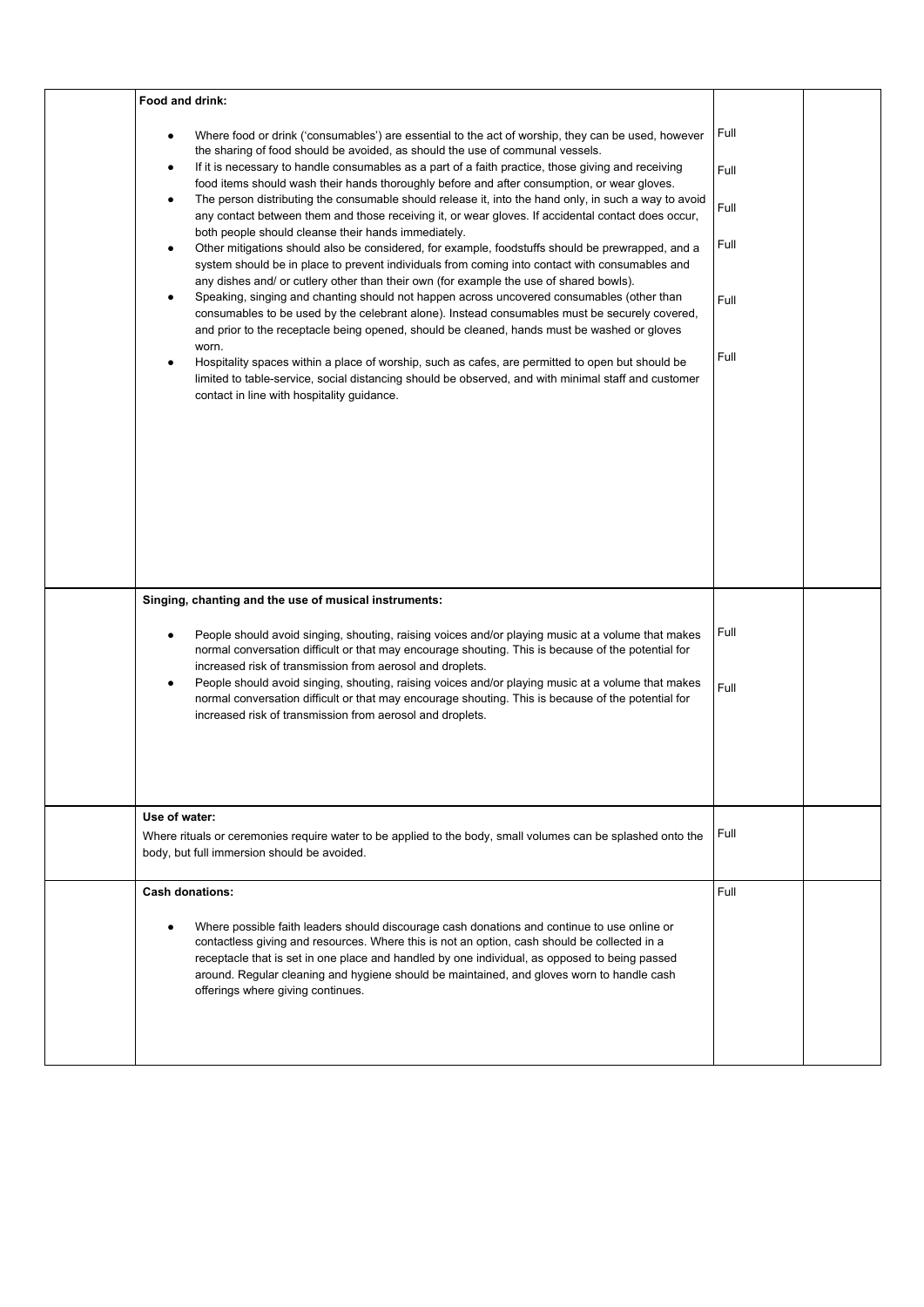|                                                                  | Young people and children attending places of worship                                                                                                                                                                                                                                                                                                                                                                                                                                                                                                                                                                                                                                                                                                                                                                                                                                                                                                                                                                                                                                                                                                                                          |                              |  |
|------------------------------------------------------------------|------------------------------------------------------------------------------------------------------------------------------------------------------------------------------------------------------------------------------------------------------------------------------------------------------------------------------------------------------------------------------------------------------------------------------------------------------------------------------------------------------------------------------------------------------------------------------------------------------------------------------------------------------------------------------------------------------------------------------------------------------------------------------------------------------------------------------------------------------------------------------------------------------------------------------------------------------------------------------------------------------------------------------------------------------------------------------------------------------------------------------------------------------------------------------------------------|------------------------------|--|
|                                                                  | Young children should be supervised by the parent or guardian. They should wash hands<br>thoroughly for 20 seconds with running water and soap and dry them thoroughly or use hand<br>sanitiser ensuring that all parts of the hands are covered. Places of worship can help remind<br>children and young people, and their parents and guardians, of the important actions they should<br>take during the COVID-19 outbreak to help prevent the spread of the virus. Posters on general<br>hand hygiene can be found on the eBug website.<br>Any shared facilities for children, such as play corners, soft furnishings, soft toys and toys that are<br>hard to clean, should be removed and/or put out of use.<br>Outdoor playgrounds are permitted to open where venue managers risk assess that it is safe to do<br>so, see relevant guidance. Particular attention should be paid to cleaning frequently touched<br>surfaces by children and those that are at child height.<br>Principles in general guidance from the Department for Education should also be followed for any<br>separate children's activities being organised by the place of worship alongside or within a service. | Full<br>Full<br>Full<br>Full |  |
| 5. General<br>actions to<br>reduce the<br>spread of<br>infection | Test and Trace: In line with other government guidance for other venues including in the retail and hospitality<br>sector, you should assist this service by keeping an accurate temporary record of visitors for 21 days, in a way<br>that is manageable for your place of worship, and assist NHS Test and Trace with requests for that data if<br>needed for contact tracing and the investigation of local outbreaks.                                                                                                                                                                                                                                                                                                                                                                                                                                                                                                                                                                                                                                                                                                                                                                      | Full                         |  |
|                                                                  | Restrictions on capacity: The number of people permitted to enter the place of worship at any one time<br>should be limited, so that a safe distance of at least 2 metres, or 1 metre with risk mitigation (where 2 metres<br>is not viable) between households.                                                                                                                                                                                                                                                                                                                                                                                                                                                                                                                                                                                                                                                                                                                                                                                                                                                                                                                               | Full                         |  |
|                                                                  |                                                                                                                                                                                                                                                                                                                                                                                                                                                                                                                                                                                                                                                                                                                                                                                                                                                                                                                                                                                                                                                                                                                                                                                                |                              |  |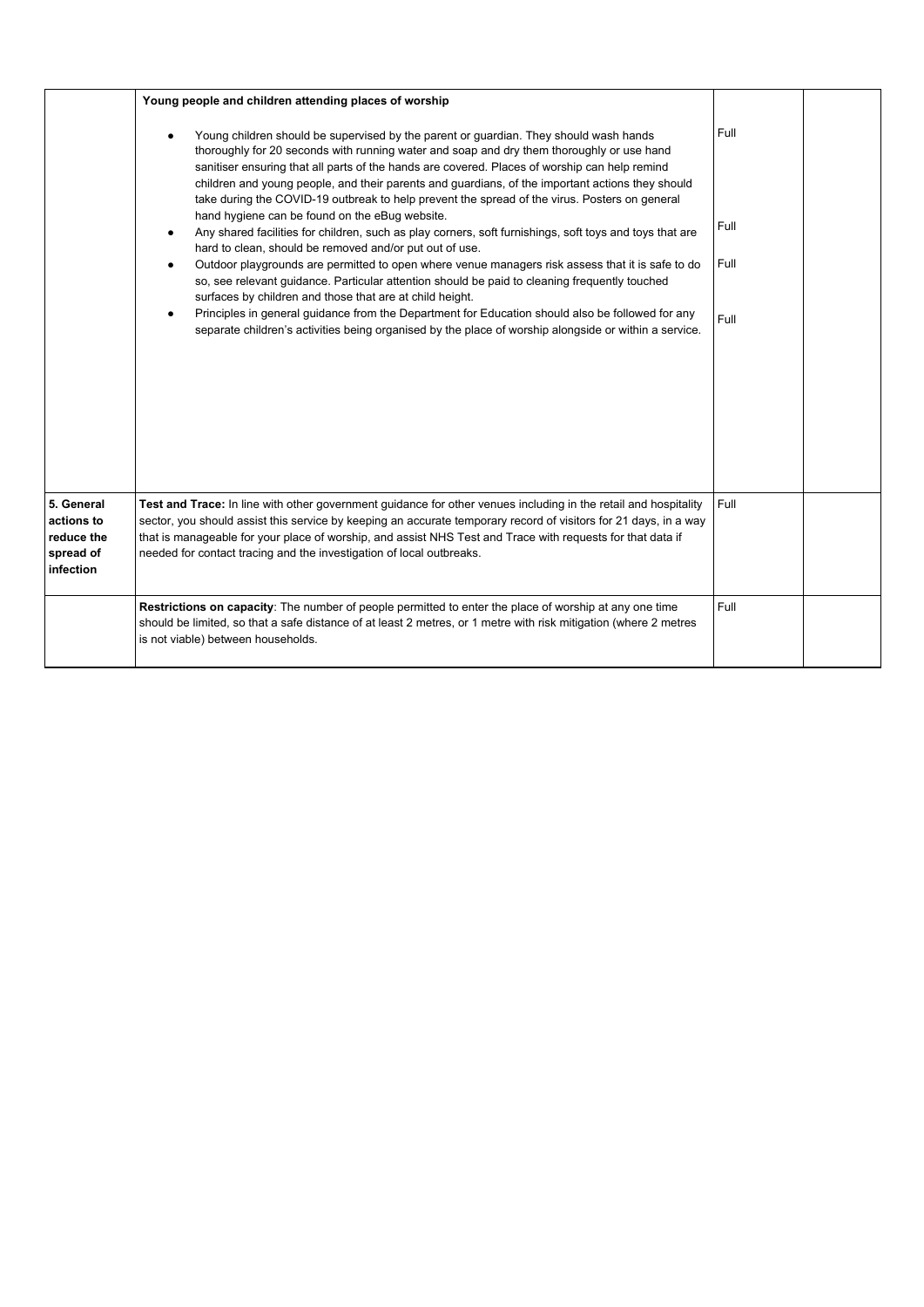| Full<br>Where possible, adhere to social distancing of at least 2 metres or 1 metre with risk mitigation<br>(where 2 metres is not viable) between households. For frequently used places, mark areas using<br>floor tape or paint to help people maintain social distance.<br>You should consider and set out the additional mitigations you will introduce in your risk<br>Full<br>assessment. These could include, for instance, avoiding any face-to-face seating by changing<br>layouts, reducing the number of people in enclosed spaces, improving ventilation, using protective<br>screens and face coverings, and closing non-essential social spaces, as outlined throughout this<br>guidance.<br>Full<br>Queue management is important so the flow of groups in and out of the premises can be carefully<br>٠<br>controlled in a socially distanced way, reducing the risk of congestion or contact. Considerations<br>should be made for how to manage those waiting outside a place of worship, including the<br>introduction of socially distanced queuing systems.<br>Other mitigations considered<br>Those leading the worship reminding congregants of the importance of social distancing and<br>$\bullet$<br>Full<br>hygiene.<br>Introducing a one-way flow in and out of the premises with appropriate floor markings or signage,<br>٠<br>Full<br>with restrictions on accessing non-essential areas. At the end of worship, this could include<br>worshippers leaving one row at a time, in order to prevent crowding at entry or exit points.<br>Multiple entry points could be opened, and clear signposting or assistance could be offered to guide<br>٠<br>Full<br>worshippers and to avoid congestion.<br>Staggering arrival and departure times will reduce the flow at exits and entrances as well as reduce<br>any impacts on public transport. Venues could also consider introducing a booking system to help<br>necessary<br>facilitate this. You may want to consider how prioritisation could be given to people who may have a<br>specific need or requirement.<br>Sing screens, barriers or alternative rooms and spaces to separate worshippers.<br>necessary<br>Full<br>Any changes to entrances, exits and queues should take into account reasonable adjustments to<br>٠<br>accommodate those who need them, such as worshippers with physical disabilities.<br>Introducing a booking system to help with managing numbers, particularly for services where<br>٠<br>demand will be high.<br>necessary<br>Venue managers advertising set days or times when places of worship are open solely for those<br>٠<br>particularly vulnerable to COVID-19, such as those over 70 or clinically vulnerable.<br>necessary<br>Leading worship in different spaces of the place of worship to limit the number of people in any one<br>٠<br>location - while avoiding risk of crowding at entry/exit points.<br>necessary<br>Where social distancing cannot be maintained, extra attention needs to be paid to cleaning and<br>٠<br>Full<br>hygiene to reduce the risk of transmission. Consider how well ventilated the venue is and improve<br>this where possible, for example by fixing doors open where appropriate.<br>Following the guidance on hand hygiene:<br>Wash your hands more often than usual, for 20 seconds using soap and water or hand<br>sanitiser, particularly after coughing, sneezing and blowing your nose, or after being in<br>public areas.<br>Full<br>When you cough or sneeze, cover your mouth and nose with a tissue, or the crook of<br>your sleeved arm (not your hands) if you don't have a tissue, and throw the tissue away<br>hygienically immediately afterwards. Then wash your hands thoroughly for at least 20<br>Full<br>seconds using soap and water or hand sanitiser if hand washing facilities are not<br>available.<br>The above advice on social distancing also applies when travelling to and from a place of worship.<br>Full<br>Decisions to reopen car parks are to be made locally and practical measures such as changing the<br>car park layout to help people socially distance should be considered. | Social distancing |  |
|-----------------------------------------------------------------------------------------------------------------------------------------------------------------------------------------------------------------------------------------------------------------------------------------------------------------------------------------------------------------------------------------------------------------------------------------------------------------------------------------------------------------------------------------------------------------------------------------------------------------------------------------------------------------------------------------------------------------------------------------------------------------------------------------------------------------------------------------------------------------------------------------------------------------------------------------------------------------------------------------------------------------------------------------------------------------------------------------------------------------------------------------------------------------------------------------------------------------------------------------------------------------------------------------------------------------------------------------------------------------------------------------------------------------------------------------------------------------------------------------------------------------------------------------------------------------------------------------------------------------------------------------------------------------------------------------------------------------------------------------------------------------------------------------------------------------------------------------------------------------------------------------------------------------------------------------------------------------------------------------------------------------------------------------------------------------------------------------------------------------------------------------------------------------------------------------------------------------------------------------------------------------------------------------------------------------------------------------------------------------------------------------------------------------------------------------------------------------------------------------------------------------------------------------------------------------------------------------------------------------------------------------------------------------------------------------------------------------------------------------------------------------------------------------------------------------------------------------------------------------------------------------------------------------------------------------------------------------------------------------------------------------------------------------------------------------------------------------------------------------------------------------------------------------------------------------------------------------------------------------------------------------------------------------------------------------------------------------------------------------------------------------------------------------------------------------------------------------------------------------------------------------------------------------------------------------------------------------------------------------------------------------------------------------------------------------------------------------------------------------------------------------------------------------------------------------------------------------------------------------------------------------------------------------------------------------------------------------------------------------------------------------------------------------------------------------------------------------------------------------------------------------------------------------------------------------------|-------------------|--|
| Not considered<br>Not considered<br>Not considered<br>Not considered<br>Not considered                                                                                                                                                                                                                                                                                                                                                                                                                                                                                                                                                                                                                                                                                                                                                                                                                                                                                                                                                                                                                                                                                                                                                                                                                                                                                                                                                                                                                                                                                                                                                                                                                                                                                                                                                                                                                                                                                                                                                                                                                                                                                                                                                                                                                                                                                                                                                                                                                                                                                                                                                                                                                                                                                                                                                                                                                                                                                                                                                                                                                                                                                                                                                                                                                                                                                                                                                                                                                                                                                                                                                                                                                                                                                                                                                                                                                                                                                                                                                                                                                                                                                                        |                   |  |
|                                                                                                                                                                                                                                                                                                                                                                                                                                                                                                                                                                                                                                                                                                                                                                                                                                                                                                                                                                                                                                                                                                                                                                                                                                                                                                                                                                                                                                                                                                                                                                                                                                                                                                                                                                                                                                                                                                                                                                                                                                                                                                                                                                                                                                                                                                                                                                                                                                                                                                                                                                                                                                                                                                                                                                                                                                                                                                                                                                                                                                                                                                                                                                                                                                                                                                                                                                                                                                                                                                                                                                                                                                                                                                                                                                                                                                                                                                                                                                                                                                                                                                                                                                                               |                   |  |
|                                                                                                                                                                                                                                                                                                                                                                                                                                                                                                                                                                                                                                                                                                                                                                                                                                                                                                                                                                                                                                                                                                                                                                                                                                                                                                                                                                                                                                                                                                                                                                                                                                                                                                                                                                                                                                                                                                                                                                                                                                                                                                                                                                                                                                                                                                                                                                                                                                                                                                                                                                                                                                                                                                                                                                                                                                                                                                                                                                                                                                                                                                                                                                                                                                                                                                                                                                                                                                                                                                                                                                                                                                                                                                                                                                                                                                                                                                                                                                                                                                                                                                                                                                                               |                   |  |
|                                                                                                                                                                                                                                                                                                                                                                                                                                                                                                                                                                                                                                                                                                                                                                                                                                                                                                                                                                                                                                                                                                                                                                                                                                                                                                                                                                                                                                                                                                                                                                                                                                                                                                                                                                                                                                                                                                                                                                                                                                                                                                                                                                                                                                                                                                                                                                                                                                                                                                                                                                                                                                                                                                                                                                                                                                                                                                                                                                                                                                                                                                                                                                                                                                                                                                                                                                                                                                                                                                                                                                                                                                                                                                                                                                                                                                                                                                                                                                                                                                                                                                                                                                                               |                   |  |
|                                                                                                                                                                                                                                                                                                                                                                                                                                                                                                                                                                                                                                                                                                                                                                                                                                                                                                                                                                                                                                                                                                                                                                                                                                                                                                                                                                                                                                                                                                                                                                                                                                                                                                                                                                                                                                                                                                                                                                                                                                                                                                                                                                                                                                                                                                                                                                                                                                                                                                                                                                                                                                                                                                                                                                                                                                                                                                                                                                                                                                                                                                                                                                                                                                                                                                                                                                                                                                                                                                                                                                                                                                                                                                                                                                                                                                                                                                                                                                                                                                                                                                                                                                                               |                   |  |
|                                                                                                                                                                                                                                                                                                                                                                                                                                                                                                                                                                                                                                                                                                                                                                                                                                                                                                                                                                                                                                                                                                                                                                                                                                                                                                                                                                                                                                                                                                                                                                                                                                                                                                                                                                                                                                                                                                                                                                                                                                                                                                                                                                                                                                                                                                                                                                                                                                                                                                                                                                                                                                                                                                                                                                                                                                                                                                                                                                                                                                                                                                                                                                                                                                                                                                                                                                                                                                                                                                                                                                                                                                                                                                                                                                                                                                                                                                                                                                                                                                                                                                                                                                                               |                   |  |
|                                                                                                                                                                                                                                                                                                                                                                                                                                                                                                                                                                                                                                                                                                                                                                                                                                                                                                                                                                                                                                                                                                                                                                                                                                                                                                                                                                                                                                                                                                                                                                                                                                                                                                                                                                                                                                                                                                                                                                                                                                                                                                                                                                                                                                                                                                                                                                                                                                                                                                                                                                                                                                                                                                                                                                                                                                                                                                                                                                                                                                                                                                                                                                                                                                                                                                                                                                                                                                                                                                                                                                                                                                                                                                                                                                                                                                                                                                                                                                                                                                                                                                                                                                                               |                   |  |
|                                                                                                                                                                                                                                                                                                                                                                                                                                                                                                                                                                                                                                                                                                                                                                                                                                                                                                                                                                                                                                                                                                                                                                                                                                                                                                                                                                                                                                                                                                                                                                                                                                                                                                                                                                                                                                                                                                                                                                                                                                                                                                                                                                                                                                                                                                                                                                                                                                                                                                                                                                                                                                                                                                                                                                                                                                                                                                                                                                                                                                                                                                                                                                                                                                                                                                                                                                                                                                                                                                                                                                                                                                                                                                                                                                                                                                                                                                                                                                                                                                                                                                                                                                                               |                   |  |
|                                                                                                                                                                                                                                                                                                                                                                                                                                                                                                                                                                                                                                                                                                                                                                                                                                                                                                                                                                                                                                                                                                                                                                                                                                                                                                                                                                                                                                                                                                                                                                                                                                                                                                                                                                                                                                                                                                                                                                                                                                                                                                                                                                                                                                                                                                                                                                                                                                                                                                                                                                                                                                                                                                                                                                                                                                                                                                                                                                                                                                                                                                                                                                                                                                                                                                                                                                                                                                                                                                                                                                                                                                                                                                                                                                                                                                                                                                                                                                                                                                                                                                                                                                                               |                   |  |
|                                                                                                                                                                                                                                                                                                                                                                                                                                                                                                                                                                                                                                                                                                                                                                                                                                                                                                                                                                                                                                                                                                                                                                                                                                                                                                                                                                                                                                                                                                                                                                                                                                                                                                                                                                                                                                                                                                                                                                                                                                                                                                                                                                                                                                                                                                                                                                                                                                                                                                                                                                                                                                                                                                                                                                                                                                                                                                                                                                                                                                                                                                                                                                                                                                                                                                                                                                                                                                                                                                                                                                                                                                                                                                                                                                                                                                                                                                                                                                                                                                                                                                                                                                                               |                   |  |
|                                                                                                                                                                                                                                                                                                                                                                                                                                                                                                                                                                                                                                                                                                                                                                                                                                                                                                                                                                                                                                                                                                                                                                                                                                                                                                                                                                                                                                                                                                                                                                                                                                                                                                                                                                                                                                                                                                                                                                                                                                                                                                                                                                                                                                                                                                                                                                                                                                                                                                                                                                                                                                                                                                                                                                                                                                                                                                                                                                                                                                                                                                                                                                                                                                                                                                                                                                                                                                                                                                                                                                                                                                                                                                                                                                                                                                                                                                                                                                                                                                                                                                                                                                                               |                   |  |
|                                                                                                                                                                                                                                                                                                                                                                                                                                                                                                                                                                                                                                                                                                                                                                                                                                                                                                                                                                                                                                                                                                                                                                                                                                                                                                                                                                                                                                                                                                                                                                                                                                                                                                                                                                                                                                                                                                                                                                                                                                                                                                                                                                                                                                                                                                                                                                                                                                                                                                                                                                                                                                                                                                                                                                                                                                                                                                                                                                                                                                                                                                                                                                                                                                                                                                                                                                                                                                                                                                                                                                                                                                                                                                                                                                                                                                                                                                                                                                                                                                                                                                                                                                                               |                   |  |
|                                                                                                                                                                                                                                                                                                                                                                                                                                                                                                                                                                                                                                                                                                                                                                                                                                                                                                                                                                                                                                                                                                                                                                                                                                                                                                                                                                                                                                                                                                                                                                                                                                                                                                                                                                                                                                                                                                                                                                                                                                                                                                                                                                                                                                                                                                                                                                                                                                                                                                                                                                                                                                                                                                                                                                                                                                                                                                                                                                                                                                                                                                                                                                                                                                                                                                                                                                                                                                                                                                                                                                                                                                                                                                                                                                                                                                                                                                                                                                                                                                                                                                                                                                                               |                   |  |
|                                                                                                                                                                                                                                                                                                                                                                                                                                                                                                                                                                                                                                                                                                                                                                                                                                                                                                                                                                                                                                                                                                                                                                                                                                                                                                                                                                                                                                                                                                                                                                                                                                                                                                                                                                                                                                                                                                                                                                                                                                                                                                                                                                                                                                                                                                                                                                                                                                                                                                                                                                                                                                                                                                                                                                                                                                                                                                                                                                                                                                                                                                                                                                                                                                                                                                                                                                                                                                                                                                                                                                                                                                                                                                                                                                                                                                                                                                                                                                                                                                                                                                                                                                                               |                   |  |
|                                                                                                                                                                                                                                                                                                                                                                                                                                                                                                                                                                                                                                                                                                                                                                                                                                                                                                                                                                                                                                                                                                                                                                                                                                                                                                                                                                                                                                                                                                                                                                                                                                                                                                                                                                                                                                                                                                                                                                                                                                                                                                                                                                                                                                                                                                                                                                                                                                                                                                                                                                                                                                                                                                                                                                                                                                                                                                                                                                                                                                                                                                                                                                                                                                                                                                                                                                                                                                                                                                                                                                                                                                                                                                                                                                                                                                                                                                                                                                                                                                                                                                                                                                                               |                   |  |
|                                                                                                                                                                                                                                                                                                                                                                                                                                                                                                                                                                                                                                                                                                                                                                                                                                                                                                                                                                                                                                                                                                                                                                                                                                                                                                                                                                                                                                                                                                                                                                                                                                                                                                                                                                                                                                                                                                                                                                                                                                                                                                                                                                                                                                                                                                                                                                                                                                                                                                                                                                                                                                                                                                                                                                                                                                                                                                                                                                                                                                                                                                                                                                                                                                                                                                                                                                                                                                                                                                                                                                                                                                                                                                                                                                                                                                                                                                                                                                                                                                                                                                                                                                                               |                   |  |
|                                                                                                                                                                                                                                                                                                                                                                                                                                                                                                                                                                                                                                                                                                                                                                                                                                                                                                                                                                                                                                                                                                                                                                                                                                                                                                                                                                                                                                                                                                                                                                                                                                                                                                                                                                                                                                                                                                                                                                                                                                                                                                                                                                                                                                                                                                                                                                                                                                                                                                                                                                                                                                                                                                                                                                                                                                                                                                                                                                                                                                                                                                                                                                                                                                                                                                                                                                                                                                                                                                                                                                                                                                                                                                                                                                                                                                                                                                                                                                                                                                                                                                                                                                                               |                   |  |
|                                                                                                                                                                                                                                                                                                                                                                                                                                                                                                                                                                                                                                                                                                                                                                                                                                                                                                                                                                                                                                                                                                                                                                                                                                                                                                                                                                                                                                                                                                                                                                                                                                                                                                                                                                                                                                                                                                                                                                                                                                                                                                                                                                                                                                                                                                                                                                                                                                                                                                                                                                                                                                                                                                                                                                                                                                                                                                                                                                                                                                                                                                                                                                                                                                                                                                                                                                                                                                                                                                                                                                                                                                                                                                                                                                                                                                                                                                                                                                                                                                                                                                                                                                                               |                   |  |
|                                                                                                                                                                                                                                                                                                                                                                                                                                                                                                                                                                                                                                                                                                                                                                                                                                                                                                                                                                                                                                                                                                                                                                                                                                                                                                                                                                                                                                                                                                                                                                                                                                                                                                                                                                                                                                                                                                                                                                                                                                                                                                                                                                                                                                                                                                                                                                                                                                                                                                                                                                                                                                                                                                                                                                                                                                                                                                                                                                                                                                                                                                                                                                                                                                                                                                                                                                                                                                                                                                                                                                                                                                                                                                                                                                                                                                                                                                                                                                                                                                                                                                                                                                                               |                   |  |
|                                                                                                                                                                                                                                                                                                                                                                                                                                                                                                                                                                                                                                                                                                                                                                                                                                                                                                                                                                                                                                                                                                                                                                                                                                                                                                                                                                                                                                                                                                                                                                                                                                                                                                                                                                                                                                                                                                                                                                                                                                                                                                                                                                                                                                                                                                                                                                                                                                                                                                                                                                                                                                                                                                                                                                                                                                                                                                                                                                                                                                                                                                                                                                                                                                                                                                                                                                                                                                                                                                                                                                                                                                                                                                                                                                                                                                                                                                                                                                                                                                                                                                                                                                                               |                   |  |
|                                                                                                                                                                                                                                                                                                                                                                                                                                                                                                                                                                                                                                                                                                                                                                                                                                                                                                                                                                                                                                                                                                                                                                                                                                                                                                                                                                                                                                                                                                                                                                                                                                                                                                                                                                                                                                                                                                                                                                                                                                                                                                                                                                                                                                                                                                                                                                                                                                                                                                                                                                                                                                                                                                                                                                                                                                                                                                                                                                                                                                                                                                                                                                                                                                                                                                                                                                                                                                                                                                                                                                                                                                                                                                                                                                                                                                                                                                                                                                                                                                                                                                                                                                                               |                   |  |
|                                                                                                                                                                                                                                                                                                                                                                                                                                                                                                                                                                                                                                                                                                                                                                                                                                                                                                                                                                                                                                                                                                                                                                                                                                                                                                                                                                                                                                                                                                                                                                                                                                                                                                                                                                                                                                                                                                                                                                                                                                                                                                                                                                                                                                                                                                                                                                                                                                                                                                                                                                                                                                                                                                                                                                                                                                                                                                                                                                                                                                                                                                                                                                                                                                                                                                                                                                                                                                                                                                                                                                                                                                                                                                                                                                                                                                                                                                                                                                                                                                                                                                                                                                                               |                   |  |
|                                                                                                                                                                                                                                                                                                                                                                                                                                                                                                                                                                                                                                                                                                                                                                                                                                                                                                                                                                                                                                                                                                                                                                                                                                                                                                                                                                                                                                                                                                                                                                                                                                                                                                                                                                                                                                                                                                                                                                                                                                                                                                                                                                                                                                                                                                                                                                                                                                                                                                                                                                                                                                                                                                                                                                                                                                                                                                                                                                                                                                                                                                                                                                                                                                                                                                                                                                                                                                                                                                                                                                                                                                                                                                                                                                                                                                                                                                                                                                                                                                                                                                                                                                                               |                   |  |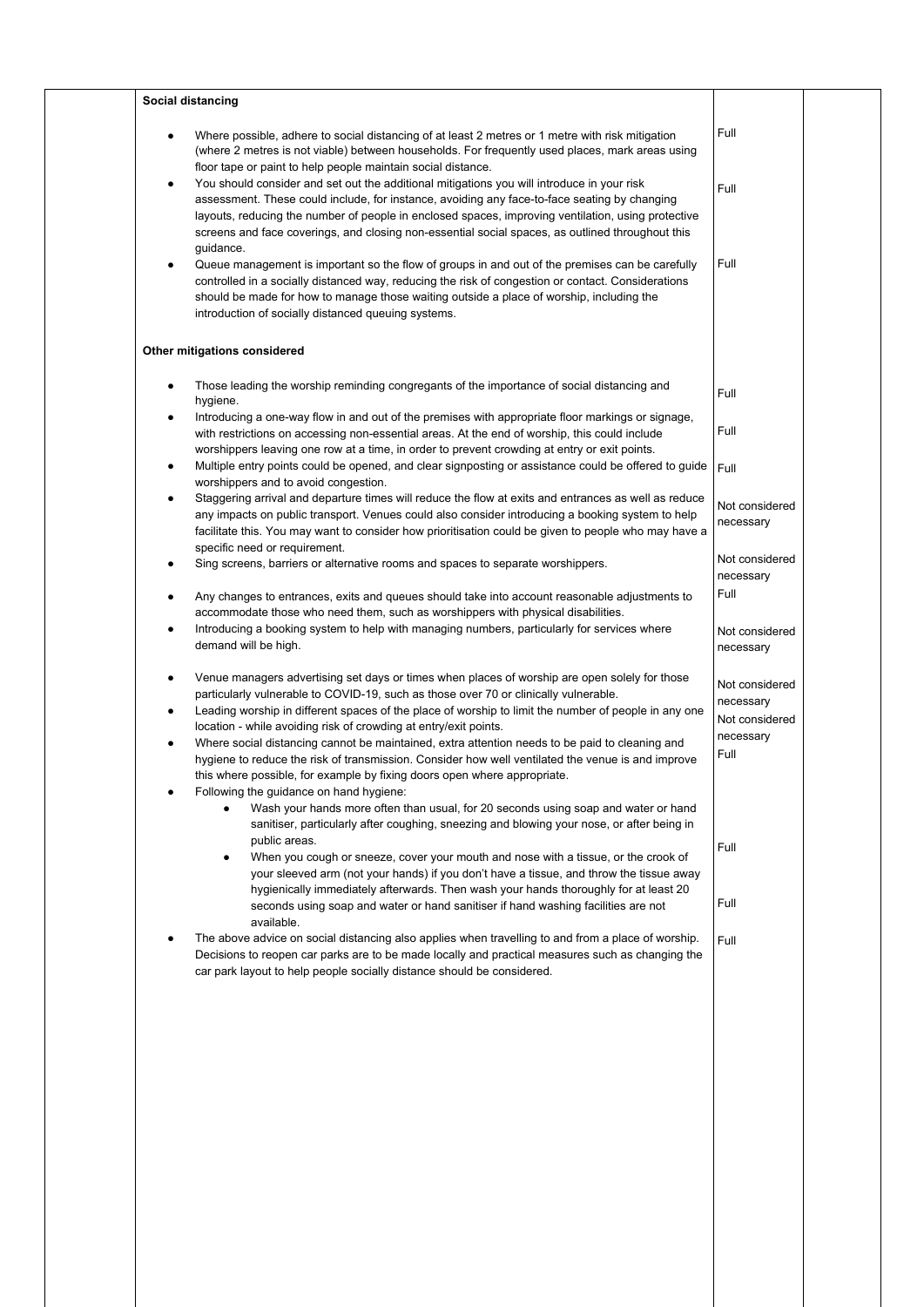| People who are symptomatic                                                                                                                                                                                                                                                                                                                                                                                                                                                                                                                                                                                                                                                                                                                                                                                                                                                                                                                                                               | Full                         |  |
|------------------------------------------------------------------------------------------------------------------------------------------------------------------------------------------------------------------------------------------------------------------------------------------------------------------------------------------------------------------------------------------------------------------------------------------------------------------------------------------------------------------------------------------------------------------------------------------------------------------------------------------------------------------------------------------------------------------------------------------------------------------------------------------------------------------------------------------------------------------------------------------------------------------------------------------------------------------------------------------|------------------------------|--|
| Anyone showing symptoms of COVID-19 (a new continuous cough, a high temperature or a loss of,<br>or change in, their normal sense of taste or smell) should not attend the place of worship due to the<br>risk that they pose to others; they should self-isolate at home immediately with other members of<br>their household. Remote participation should be considered, for example by live streaming.                                                                                                                                                                                                                                                                                                                                                                                                                                                                                                                                                                                |                              |  |
| Individuals who are self-isolating due to a possible or confirmed case of COVID-19 in the household                                                                                                                                                                                                                                                                                                                                                                                                                                                                                                                                                                                                                                                                                                                                                                                                                                                                                      | Full                         |  |
| Where individuals are self-isolating due to a possible or confirmed case of COVID-19 in the<br>household, or because they have been requested to so by NHS Test and Trace, they should<br>participate remotely.                                                                                                                                                                                                                                                                                                                                                                                                                                                                                                                                                                                                                                                                                                                                                                          |                              |  |
| Hygiene                                                                                                                                                                                                                                                                                                                                                                                                                                                                                                                                                                                                                                                                                                                                                                                                                                                                                                                                                                                  |                              |  |
| On entering and leaving a place of worship, everyone, including staff, should be asked to wash their<br>hands thoroughly for at least 20 seconds using soap and water or to use hand sanitiser if hand<br>washing facilities are not available. Download a Public Health England poster.<br>There should be signs and posters to build awareness of good handwashing technique, the need to<br>$\bullet$<br>increase handwashing frequency, avoid touching your face and to cough or sneeze into a tissue<br>which is binned safely, or into the crook of your sleeved arm if a tissue is not available.<br>You should provide hand sanitiser in multiple locations in addition to toilet facilities.                                                                                                                                                                                                                                                                                    | Full                         |  |
| <b>Toilets</b>                                                                                                                                                                                                                                                                                                                                                                                                                                                                                                                                                                                                                                                                                                                                                                                                                                                                                                                                                                           |                              |  |
| Using social distancing marking in areas where queues normally form, and the adoption of a limited<br>entry approach, with one in, one out (whilst avoiding the creation of additional bottlenecks).<br>To enable good hand hygiene make hand sanitiser available on entry to toilets where safe and<br>practical, and ensure suitable handwashing facilities including running water and liquid soap and<br>suitable options for drying (either paper towels or hand dryers) are available. Communal towels<br>should be removed and replaced with single use paper towels.<br>Set clear use and cleaning guidance for toilets, with increased frequency of cleaning in line with<br>usage. Use normal cleaning products, paying attention to frequently hand touched surfaces, and<br>consider the use of disposable cloths or paper roll to clean all hard surfaces.<br>Keep the facilities well ventilated, for example by fixing doors open where appropriate and safe to<br>do so. | Full<br>Full<br>Full<br>Full |  |
| Cleaning                                                                                                                                                                                                                                                                                                                                                                                                                                                                                                                                                                                                                                                                                                                                                                                                                                                                                                                                                                                 | Full                         |  |
| All surfaces, especially those most frequently touched such as door handles and rails, should be<br>regularly cleaned using standard cleaning products. See guidance. Sufficient time needs to be<br>allowed for this cleaning to take place, particularly before reopening for the first time. Frequently<br>used objects, surfaces or spaces, including for example doorways between outside and inside<br>spaces should be given particular attention when cleaning.                                                                                                                                                                                                                                                                                                                                                                                                                                                                                                                  |                              |  |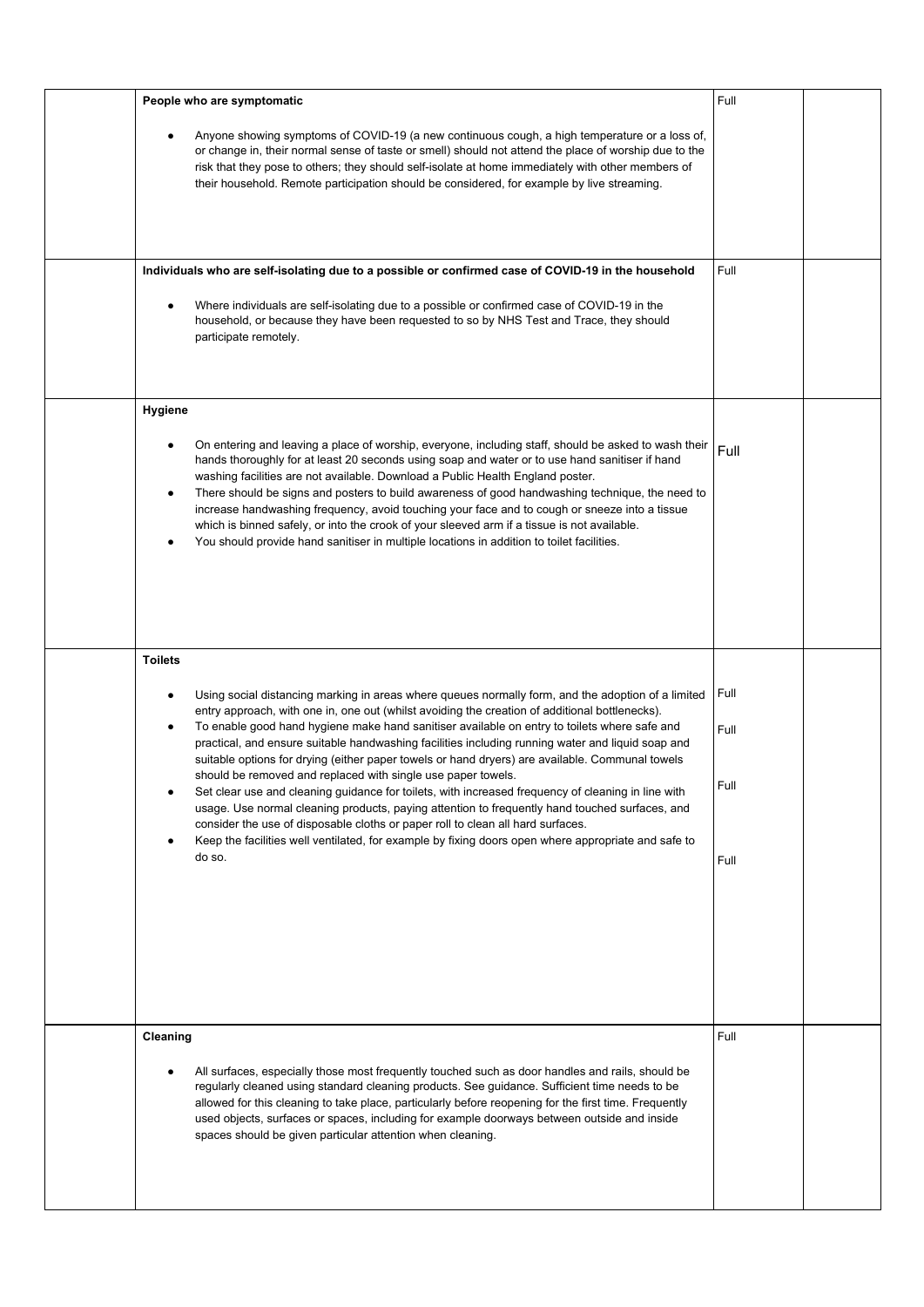| Face coverings: Worshippers, volunteers and staff, may choose to wear face coverings to offer protection to<br>others and if so it is important to use them properly:                                                                                                                                                                                                                                                                                                                                                                                                                                                                                                                                                                                                                                                                                                                                                                                                                                                                                                                                                                                                                                                                                                                                                                                                                                                                                                                                                                                                                           | Full (Up to<br>individual<br>discretion but<br>advised) |  |
|-------------------------------------------------------------------------------------------------------------------------------------------------------------------------------------------------------------------------------------------------------------------------------------------------------------------------------------------------------------------------------------------------------------------------------------------------------------------------------------------------------------------------------------------------------------------------------------------------------------------------------------------------------------------------------------------------------------------------------------------------------------------------------------------------------------------------------------------------------------------------------------------------------------------------------------------------------------------------------------------------------------------------------------------------------------------------------------------------------------------------------------------------------------------------------------------------------------------------------------------------------------------------------------------------------------------------------------------------------------------------------------------------------------------------------------------------------------------------------------------------------------------------------------------------------------------------------------------------|---------------------------------------------------------|--|
| Protecting the vulnerable<br>There should be a particular focus on protecting people who are clinically vulnerable and more likely to<br>develop severe illness. Actions should include:<br>Religious leaders, lay people, family, volunteers, staff and members of the public, including<br>٠<br>children, staying at home and self-isolating if they have a new, continuous cough or a high<br>temperature or loss of or change to sense of smell or taste. This is to minimise risk of spread of<br>COVID-19 to friends, the wider community, and particularly the vulnerable.<br>Individuals who are shielding should continue to follow the government's advice on shielding.<br>٠<br>If anyone becomes unwell with symptoms of COVID-19 in a place of worship they should go home<br>$\bullet$<br>immediately and be advised to follow the stay at home guidance which covers NHS Test and Trace.<br>If they need clinical advice, they should go online to NHS 111 (or call 111 if they don't have internet<br>access). In an emergency, call 999 if they are seriously ill or injured or their life is at risk. They<br>should not visit the GP, pharmacy, urgent care centre or a hospital.<br>Other people who may have been in contact with the person who has become unwell should wash<br>$\bullet$<br>their hands thoroughly after the interaction, but they do not need to take any other specific action<br>unless they develop symptoms themselves or are advised to do so by NHS Test and Trace. If they<br>do develop symptoms they should follow the stay at home guidance. | Full<br>Full<br>Full<br>Full                            |  |
| Individuals aged 70 years and over attending the place of worship<br>Certain groups of people may be at increased risk of severe disease from COVID-19, including<br>٠<br>people who are aged 70 or older, regardless of medical conditions.<br>Individuals who fall within this group are advised to stay at home as much as possible and, if they<br>$\bullet$<br>do go out, to take particular care to minimise contact with others outside of their household.                                                                                                                                                                                                                                                                                                                                                                                                                                                                                                                                                                                                                                                                                                                                                                                                                                                                                                                                                                                                                                                                                                                              | Full                                                    |  |
| Individuals who are extremely clinically vulnerable/shielding<br>Shielded patients are currently advised not to meet more than one person from outside of their own<br>household, and therefore not currently advised to attend places of worship.<br>From Monday 6 July, those shielding individuals may choose to gather in groups of up to 6 people<br>$\bullet$<br>outdoors and form a support bubble with another household, they will therefore still be advised not<br>to attend places of worship indoors. Advice for both the clinically vulnerable and extremely clinically<br>vulnerable is however advisory and they can choose how to manage their own risks.                                                                                                                                                                                                                                                                                                                                                                                                                                                                                                                                                                                                                                                                                                                                                                                                                                                                                                                      | Full                                                    |  |